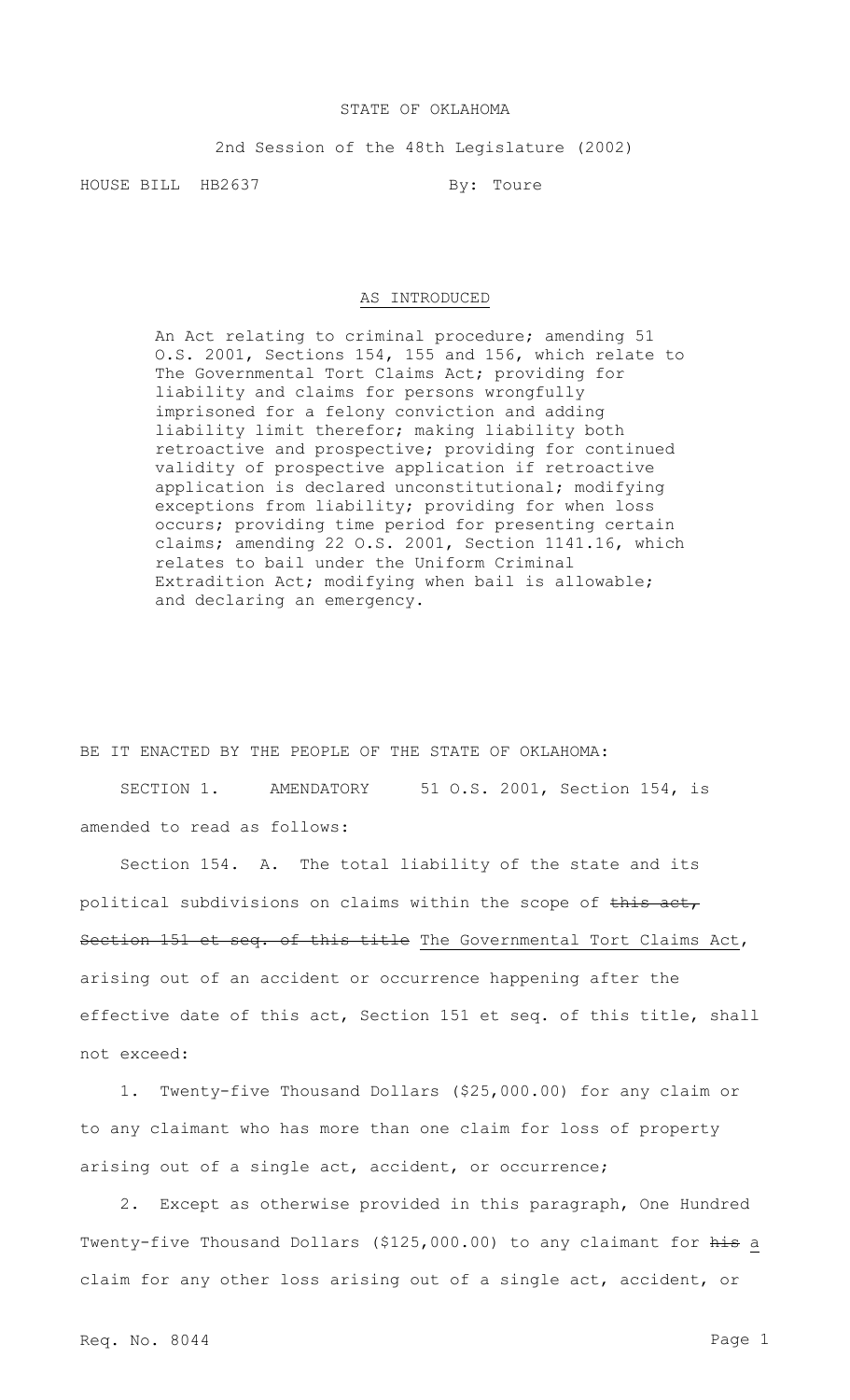occurrence. The limit of liability for the state or any city or county with a population of three hundred thousand (300,000) or more according to the latest federal Decennial Census shall not exceed One Hundred Seventy-five Thousand Dollars (\$175,000.00). Except however, the limits of said liability for the University Hospitals and State Mental Health Hospitals operated by the Department of Mental Health and Substance Abuse Services for claims arising from medical negligence shall be Two Hundred Thousand Dollars (\$200,000.00). For claims arising from medical negligence by any licensed physician, osteopathic physician or certified nurse-midwife rendering prenatal, delivery or infant care services from September 1, 1991, through June 30, 1996, pursuant to a contract authorized by subsection (b) of Section 1-106 of Title 63 of the Oklahoma Statutes and in conformity with the requirements of Section 3 1-233 of Title 63 of this act the Oklahoma Statutes, the limits of said liability shall be Two Hundred Thousand Dollars (\$200,000.00); or

3. One Million Dollars (\$1,000,000.00) for any number of claims arising out of a single occurrence or accident.

B. 1. Beginning on the effective date of this act, claims shall be allowed for wrongful criminal felony conviction resulting in imprisonment if the claimant has received a full pardon on the basis of actual innocence for the crime for which the claimant was sentenced or has been granted judicial relief absolving the claimant of guilt on the basis of actual innocence of the crime for which the claimant was sentenced.

2. A claimant shall not be entitled to compensation for any part of a sentence in prison during which the claimant was also serving a concurrent sentence for a crime not covered by this subsection.

3. The total liability of the state and its political subdivisions on any claim within the scope of The Governmental Tort Claims Act arising out of wrongful criminal felony conviction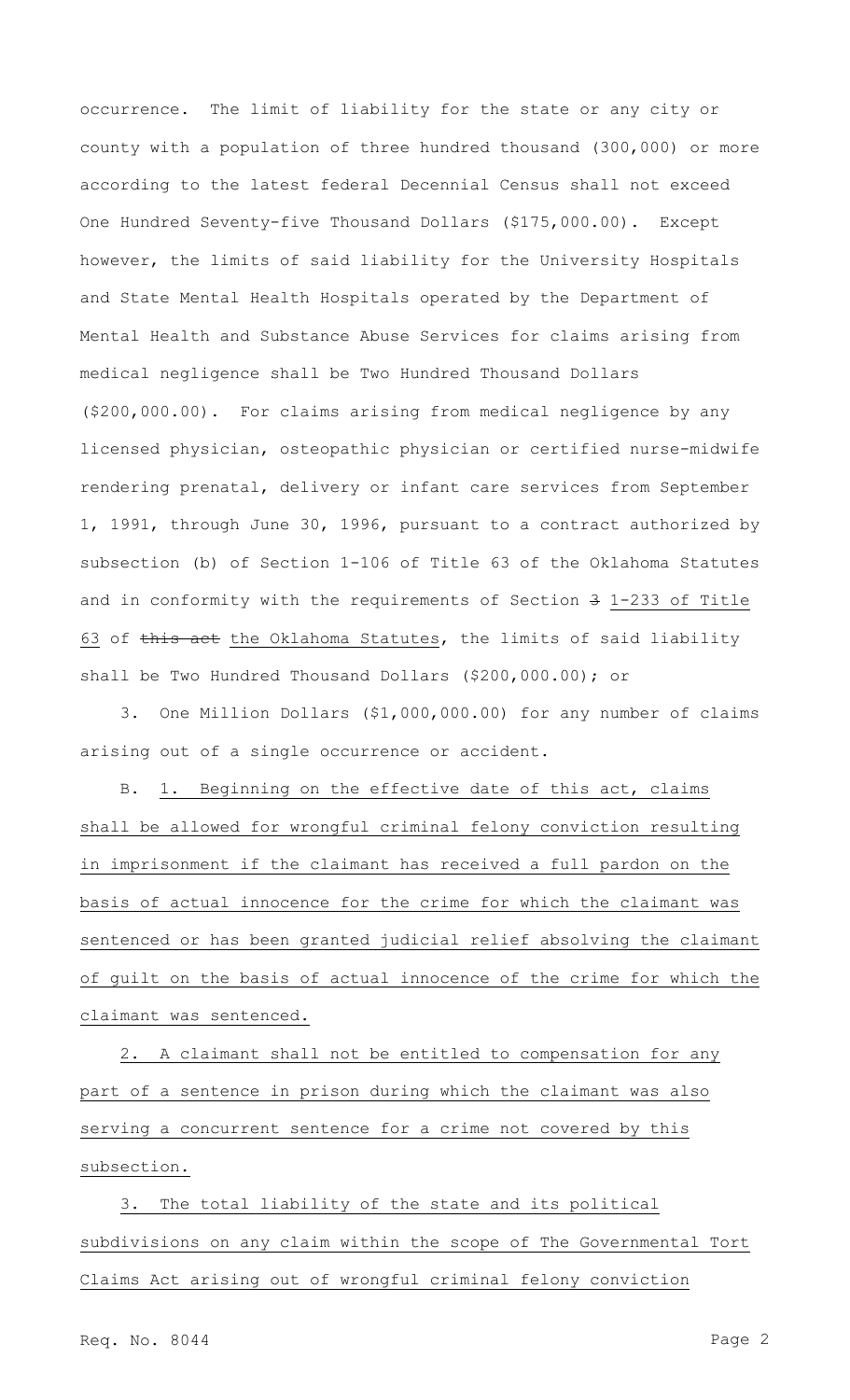resulting in imprisonment shall not exceed Two Hundred Thousand Dollars (\$200,000.00).

4. The provisions of this subsection shall apply to convictions occurring on or before the effective date of this act as well as convictions occurring after the effective date of this act. If a court of competent jurisdiction finds that retroactive application of this subsection is unconstitutional, the prospective application of this subsection shall remain valid.

C. No award for damages in an action or any claim against the state or a political subdivision shall include punitive or exemplary damages.

C. D. When the amount awarded to or settled upon multiple claimants exceeds the limitations of this section, any party may apply to the district court which has jurisdiction of the cause to apportion to each claimant his the claimant's proper share of the total amount as limited herein. The share apportioned to each claimant shall be in the proportion that the ratio of the award or settlement made to him bears to the aggregate awards and settlements for all claims against the state or its political subdivisions arising out of the occurrence. When the amount of the aggregate losses presented by a single claimant exceeds the limits of paragraphs paragraph 1 or 2 of subsection A of this section, each person suffering a loss shall be entitled to his that person's proportionate share.

 $\theta$ . E. The total liability of resident physicians and interns while participating in a graduate medical education program of the University of Oklahoma College of Medicine, its affiliated institutions and the Oklahoma College of Osteopathic Medicine and Surgery shall not exceed One Hundred Thousand Dollars (\$100,000.00).

E. F. The state or a political subdivision may petition the court that all parties and actions arising out of a single accident or occurrence shall be joined as provided by law, and upon order of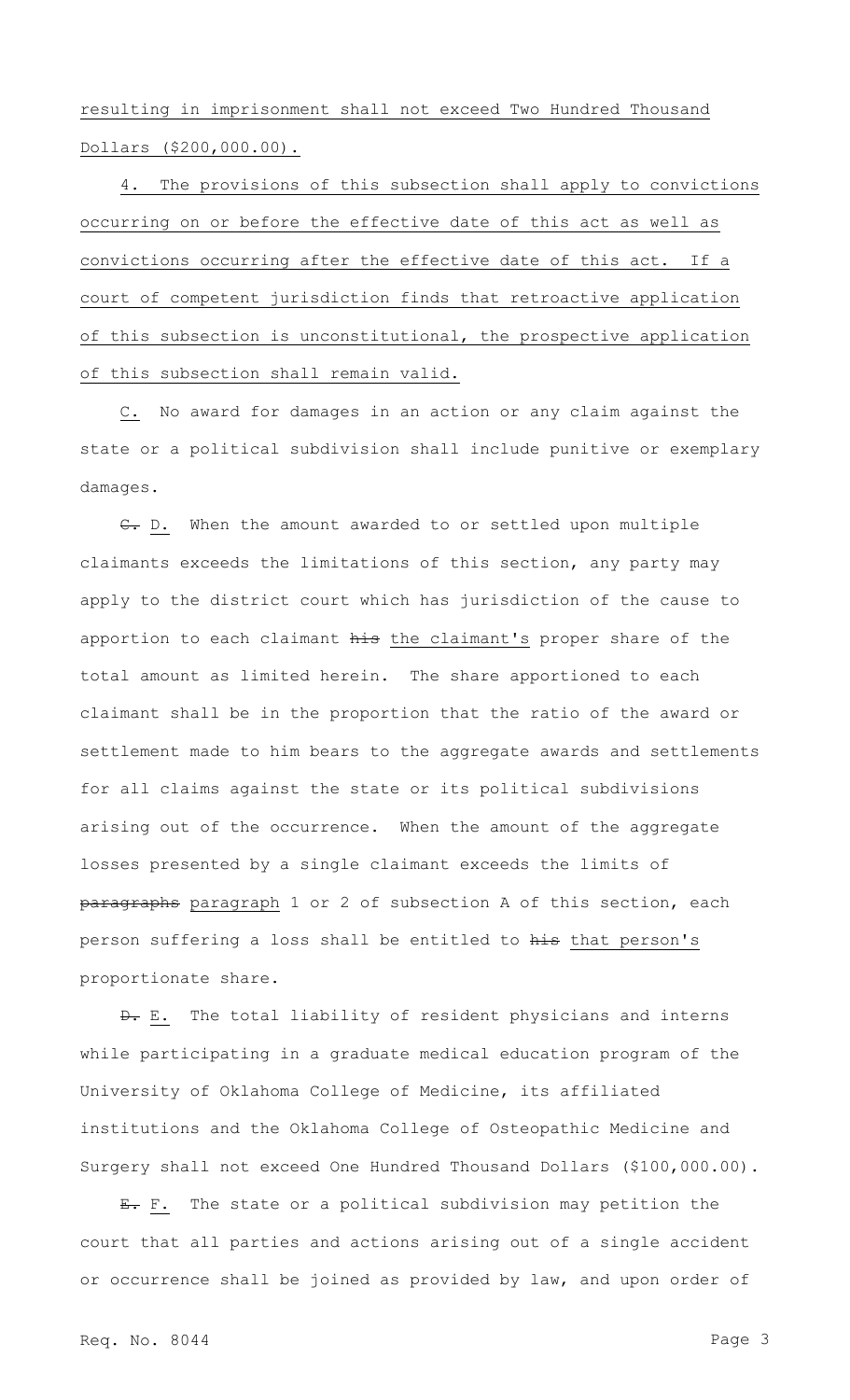the court the proceedings upon good cause shown shall be continued for a reasonable time or until such joinder has been completed. The state or political subdivision shall be allowed to interplead in any action which may impose on it any duty or liability pursuant to this act.

F. G. The liability of the state or political subdivision under this act The Governmental Tort Claims Act shall be several from that of any other person or entity, and the state or political subdivision shall only be liable for that percentage of total damages that corresponds to its percentage of total negligence. Nothing in this section shall be construed as increasing the liability limits imposed on the state or political subdivision under this act The Governmental Tort Claims Act.

SECTION 2. AMENDATORY 51 O.S. 1991, Section 155, is amended to read as follows:

Section 155. The state or a political subdivision shall not be liable if a loss or claim results from:

1. Legislative functions;

2. Judicial, quasi-judicial, or prosecutorial functions, other than claims for wrongful criminal felony conviction resulting in imprisonment provided for in Section 154 of this title;

3. Execution or enforcement of the lawful orders of any court;

4. Adoption or enforcement of or failure to adopt or enforce a law, whether valid or invalid, including, but not limited to, any statute, charter provision, ordinance, resolution, rule, regulation or written policy;

5. Performance of or the failure to exercise or perform any act or service which is in the discretion of the state or political subdivision or its employees;

6. Civil disobedience, riot, insurrection or rebellion or the failure to provide, or the method of providing, police, law enforcement or fire protection;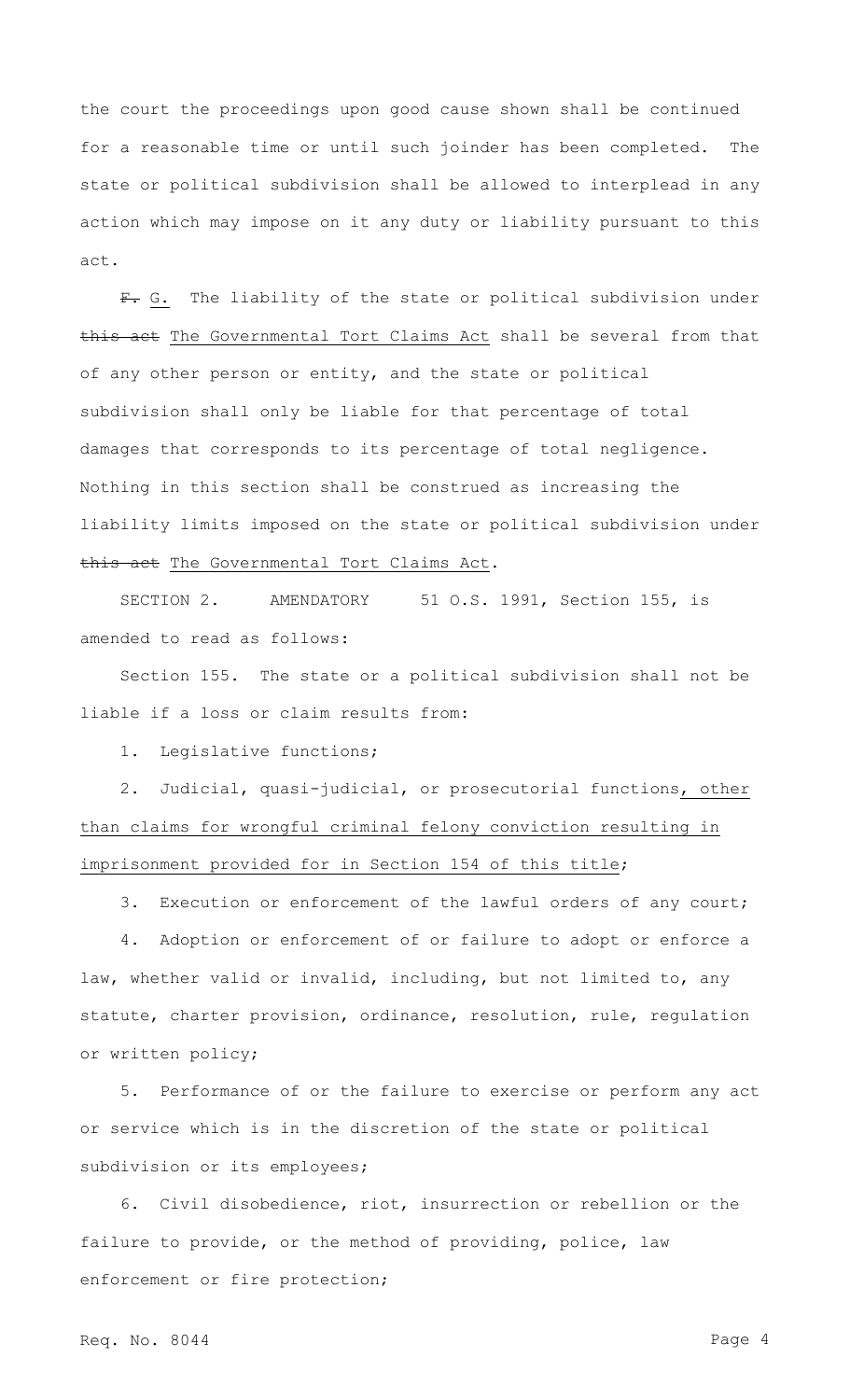7. Any claim based on the theory of attractive nuisance;

8. Snow or ice conditions or temporary or natural conditions on any public way or other public place due to weather conditions, unless the condition is affirmatively caused by the negligent act of the state or a political subdivision;

9. Entry upon any property where that entry is expressly or implied authorized by law;

10. Natural conditions of property of the state or political subdivision;

11. Assessment or collection of taxes or special assessments, license or registration fees, or other fees or charges imposed by law;

12. Licensing powers or functions including, but not limited to, the issuance, denial, suspension or revocation of or failure or refusal to issue, deny, suspend or revoke any permit, license, certificate, approval, order or similar authority;

13. Inspection powers or functions, including failure to make an inspection, review or approval, or making an inadequate or negligent inspection, review or approval of any property, real or personal, to determine whether the property complies with or violates any law or contains a hazard to health or safety, or fails to conform to a recognized standard;

14. Any loss to any person covered by any workers' compensation act or any employer's liability act;

15. Absence, condition, location or malfunction of any traffic or road sign, signal or warning device unless the absence, condition, location or malfunction is not corrected by the state or political subdivision responsible within a reasonable time after actual or constructive notice or the removal or destruction of such signs, signals or warning devices by third parties, action of weather elements or as a result of traffic collision except on failure of the state or political subdivision to correct the same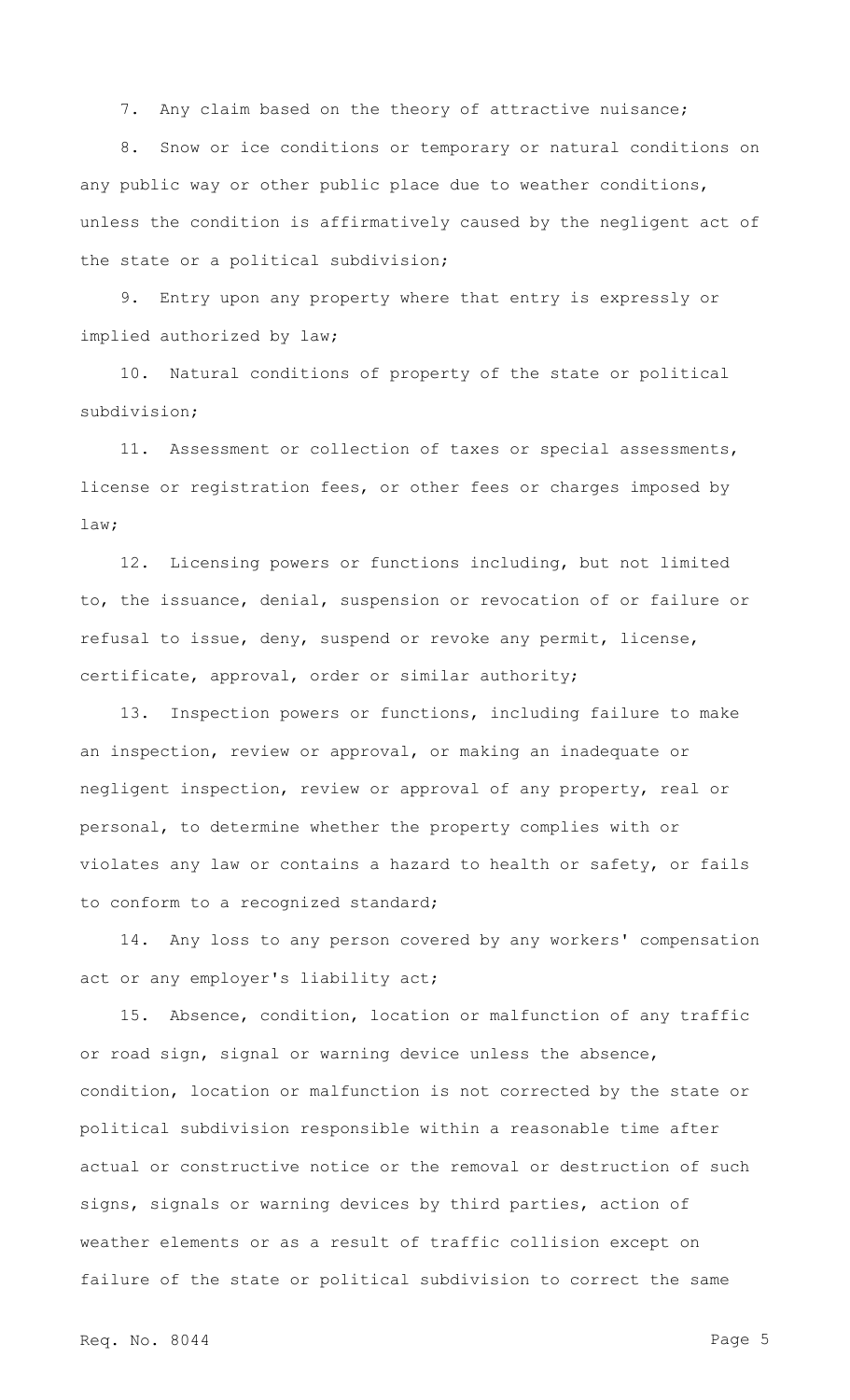within a reasonable time after actual or constructive notice. Nothing herein shall give rise to liability arising from the failure of the state or any political subdivision to initially place any of the above signs, signals or warning devices. The signs, signals and warning devices referred to herein are those used in connection with hazards normally connected with the use of roadways or public ways and do not apply to the duty to warn of special defects such as excavations or roadway obstructions;

16. Any claim which is limited or barred by any other law;

17. Misrepresentation, if unintentional;

18. An act or omission of an independent contractor or consultant or his employees, agents, subcontractors or suppliers or of a person other than an employee of the state or political subdivision at the time the act or omission occurred;

19. Theft by a third person of money in the custody of an employee unless the loss was sustained because of the negligence or wrongful act or omission of the employee;

20. Participation in or practice for any interscholastic or other athletic contest sponsored or conducted by or on the property of the state or a political subdivision;

21. Participation in any activity approved by a local board of education and held within a building or on the grounds of the school district served by that local board of education before or after normal school hours or on weekends;

22. Any court-ordered or Department of Corrections approved work release program; provided, however, this provision shall not apply to claims from individuals not in the custody of the Department of Corrections based on accidents involving motor vehicles owned or operated by the Department of Corrections;

23. The activities of the National Guard, the militia or other military organization administered by the Military Department of the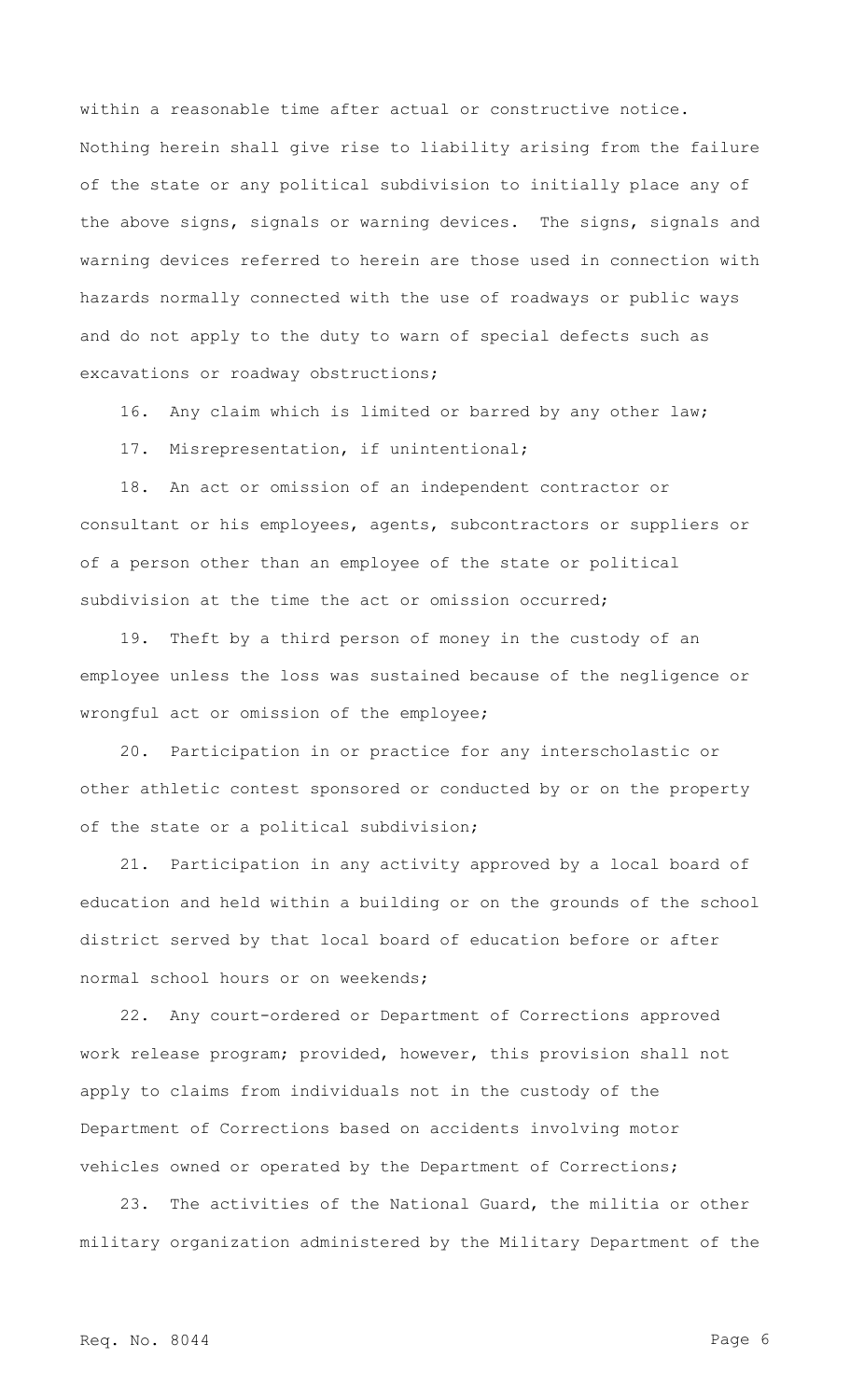state when on duty pursuant to the lawful orders of competent authority:

a. in an effort to quell a riot,

- b. in response to a natural disaster or military attack, or
- c. if participating in a military mentor program ordered by the court;

24. Provision, equipping, operation or maintenance of any prison, jail or correctional facility, or injuries resulting from the parole or escape of a prisoner or injuries by a prisoner to any other prisoner; provided, however, this provision shall not apply to claims from individuals not in the custody of the Department of Corrections based on accidents involving motor vehicles owned or operated by the Department of Corrections;

25. Provision, equipping, operation or maintenance of any juvenile detention facility, or injuries resulting from the escape of a juvenile detainee, or injuries by a juvenile detainee to any other juvenile detainee;

26. Any claim or action based on the theory of manufacturer's products liability or breach of warranty, either expressed or implied;

27. Any claim or action based on the theory of indemnification or subrogation;

28. Any claim based upon an act or omission of an employee in the placement of children;

29. Acts or omissions done in conformance with then current recognized standards;

30. Maintenance of the state highway system or any portion thereof unless the claimant presents evidence which establishes either that the state failed to warn of the unsafe condition or that the loss would not have occurred but for a negligent affirmative act of the state;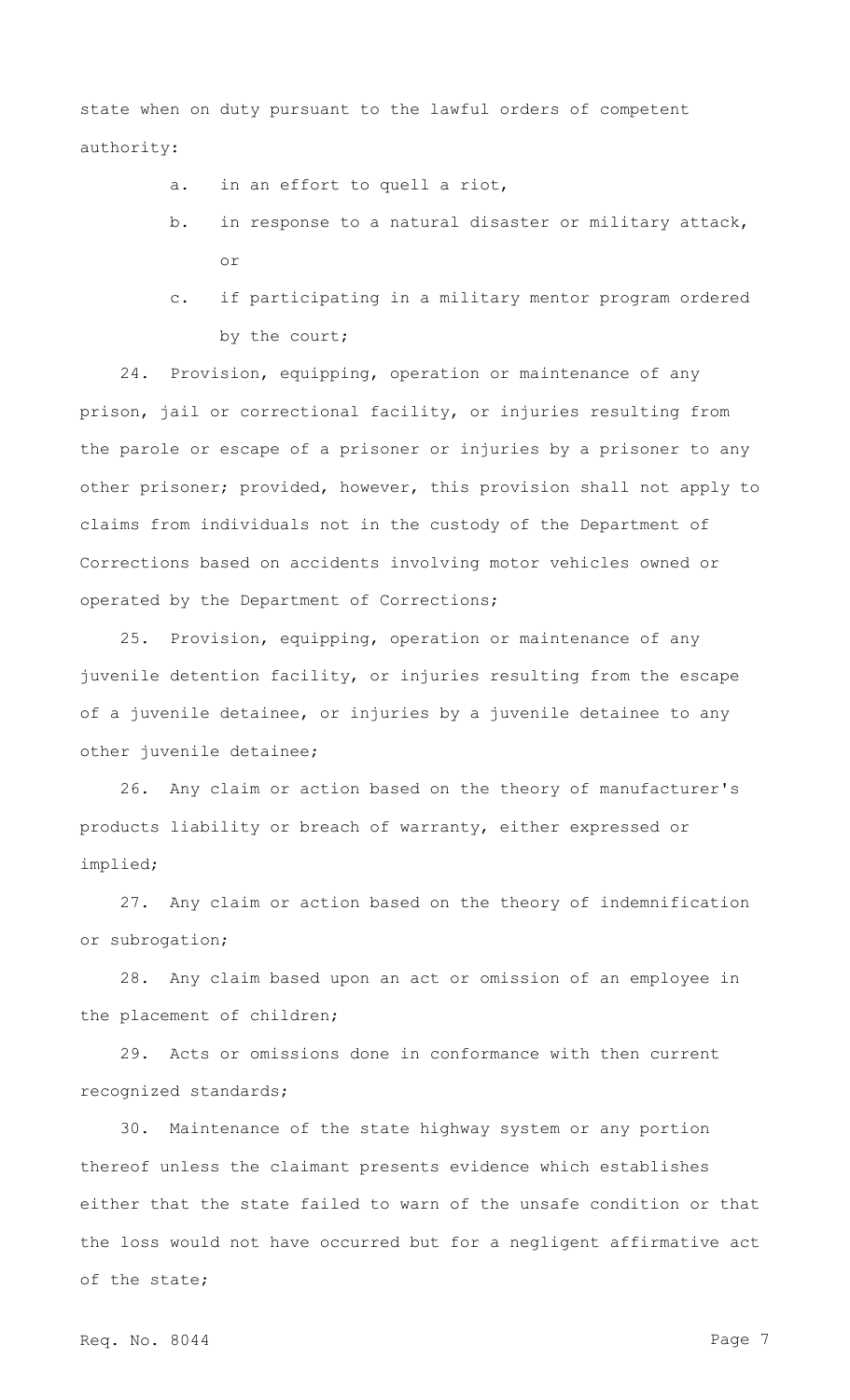31. Any confirmation of the existence or nonexistence of any effective financing statement on file in the office of the Secretary of State made in good faith by an employee of the office of the Secretary of State as required by the provisions of Section 1-9-320.6 of Title 12A of the Oklahoma Statutes; or

32. Any court-ordered community sentence.

SECTION 3. AMENDATORY 51 O.S. 2001, Section 156, is amended to read as follows:

Section 156. A. Any person having a claim against the state or a political subdivision within the scope of Section 151 et seq. of this title shall present a claim to the state or political subdivision for any appropriate relief including the award of money damages.

B. Claims Except as provided in subsection H of this section, claims against the state or a political subdivision are to be presented within one (1) year of the date the loss occurs. A claim against the state or a political subdivision shall be forever barred unless notice thereof is presented within one (1) year after the loss occurs.

C. A claim against the state shall be in writing and filed with the Office of the Risk Management Administrator of the Purchasing Division of the Office of Public Affairs who shall immediately notify the Attorney General and the agency concerned and conduct a diligent investigation of the validity of the claim within the time specified for approval or denial of claims by Section 157 of this title. A claim may be filed by certified mail with return receipt requested. A claim which is mailed shall be considered filed upon receipt by the Office of the Risk Management Administrator.

D. A claim against a political subdivision shall be in writing and filed with the office of the clerk of the governing body.

E. The written notice of claim to the state or a political subdivision shall state the date, time, place and circumstances of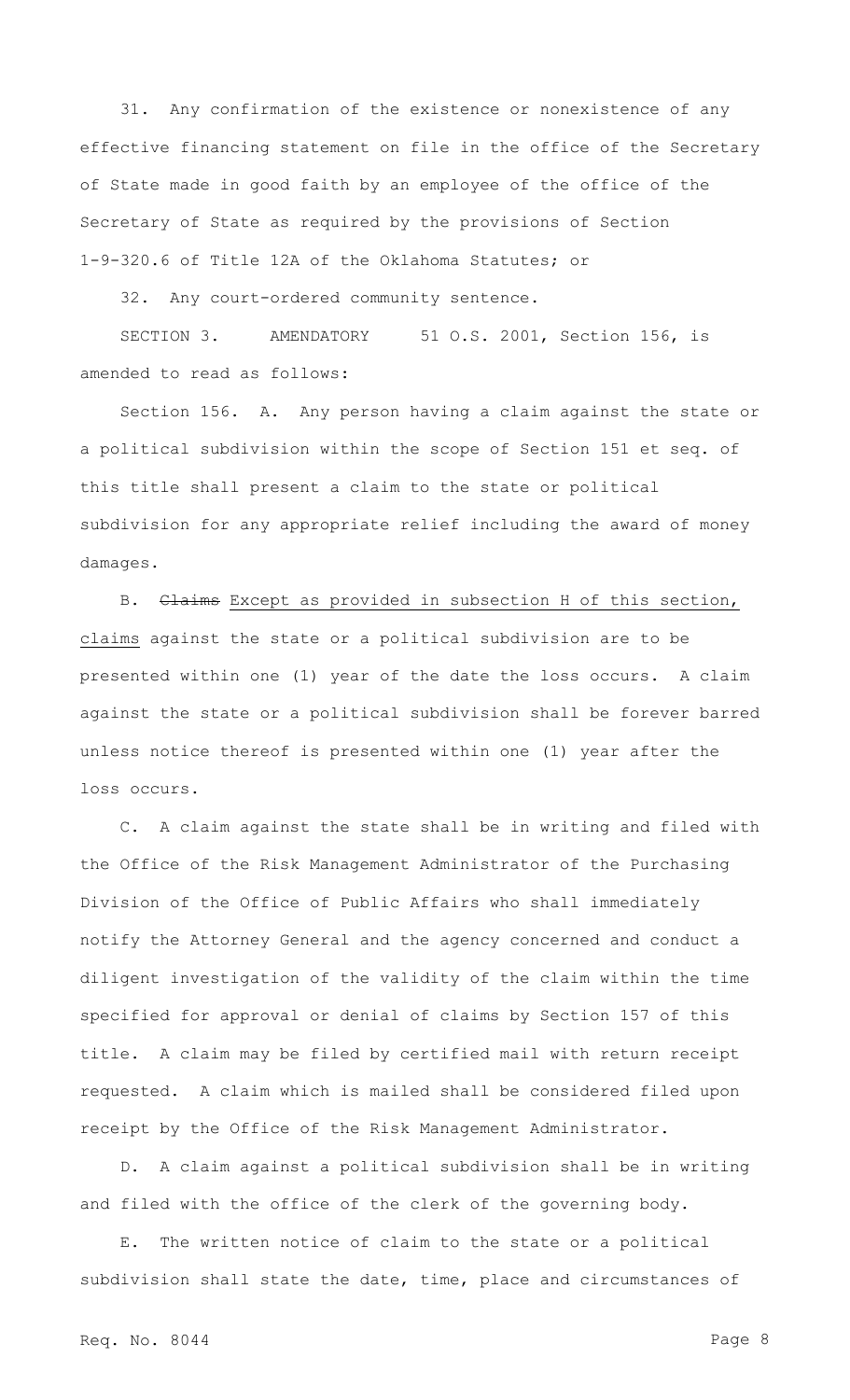the claim, the identity of the state agency or agencies involved, the amount of compensation or other relief demanded, the name, address and telephone number of the claimant, and the name, address and telephone number of any agent authorized to settle the claim. Failure to state either the date, time, place and circumstances and amount of compensation demanded shall not invalidate the notice unless the claimant declines or refuses to furnish such information after demand by the state or political subdivision. The time for giving written notice of claim pursuant to the provisions of this section does not include the time during which the person injured is unable due to incapacitation from the injury to give such notice, not exceeding ninety (90) days of incapacity.

F. When the claim is one for death by wrongful act or omission, notice may be presented by the personal representative within one (1) year after the death occurs. If the person for whose death the claim is made has presented notice that would have been sufficient had he lived, an action for wrongful death may be brought without any additional notice.

G. Claims and suits against resident physicians or interns shall be made in accordance with the provisions of Titles 12 and 76 of the Oklahoma Statutes.

H. For purposes of claims based on wrongful felony conviction resulting in imprisonment provided for in Section 154 of this title, loss occurs on the date that the claimant receives a pardon based on actual innocence from the Governor or the date that the claimant receives judicial relief absolving the claimant of guilt based on actual innocence; provided, for persons whose basis for a claim occurred prior to the effective date of this act, the claim must be submitted within one (1) year after the effective date of this act.

SECTION 4. AMENDATORY 22 O.S. 2001, Section 1141.16, is amended to read as follows: